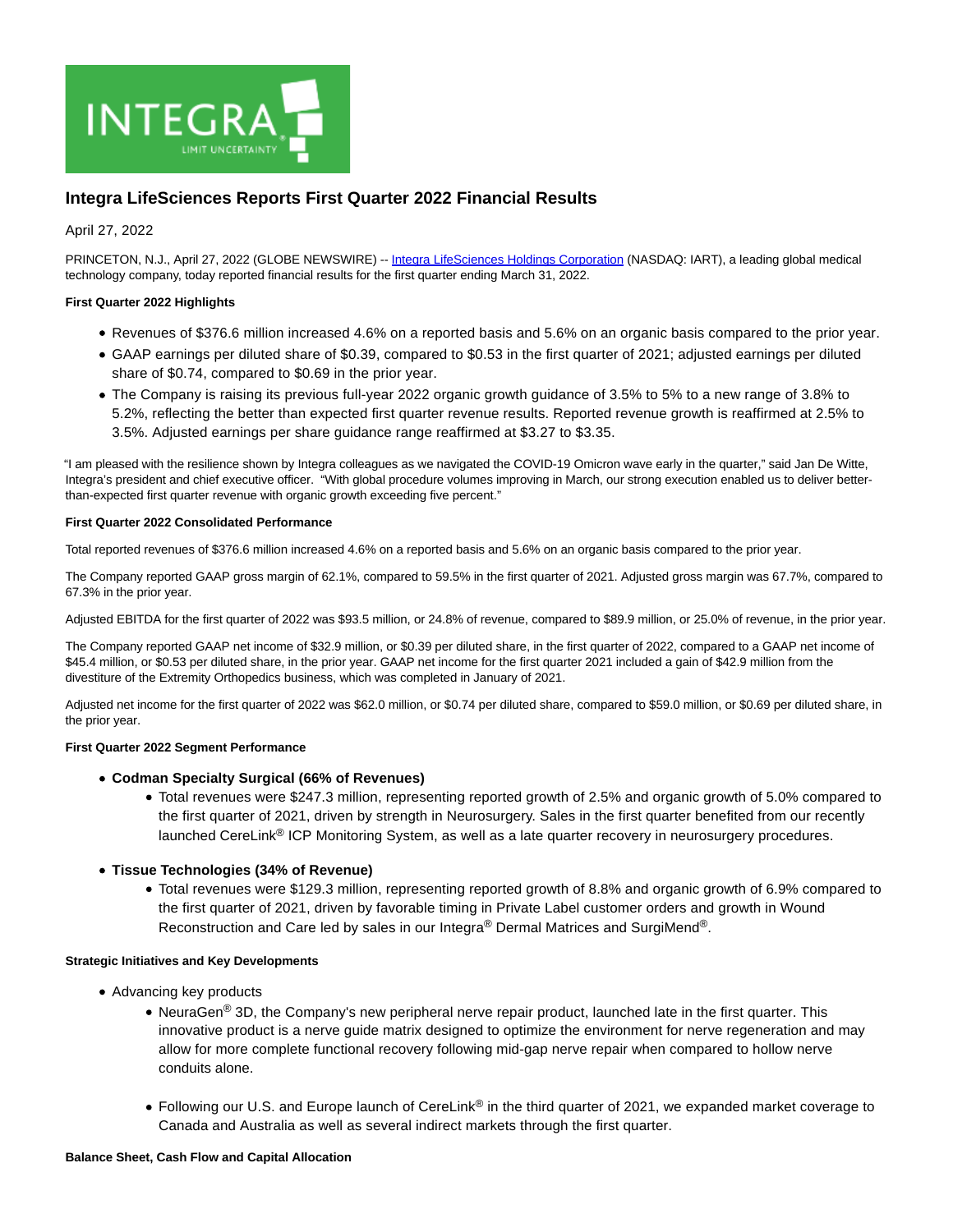The Company generated cash flow from operations of \$44 million in the quarter. Net debt at the end of the quarter was \$1.15 billion, and the consolidated total leverage ratio was 2.5x.

As of quarter end, the Company had total liquidity of approximately \$1.66 billion, including approximately \$407 million in cash and the remainder available under the revolving credit facility.

The Company completed the previously announced \$125 million accelerated share repurchase program (ASR) in the first quarter. The Company received 1.48 million shares at inception of the ASR on January 14, 2022, which represented approximately 80% of the expected total shares. Upon settlement of the ASR in March 2022, the Company received an additional 0.46 million shares determined using the volume-weighted average price of the Company's common stock during the term of the transaction.

In addition, on April 26, 2022, the Board of Directors authorized the Company to repurchase up to \$225 million of the Company's common stock. The program allows the Company to repurchase its shares opportunistically from time to time. The repurchase authorization expires in December 2024. This stock repurchase authorization replaces the previous \$225 million stock repurchase authorization, of which \$100 million remained authorized at the time of its replacement, and which was otherwise set to expire on December 31, 2022. Purchases may be effected through one or more open market transactions, privately negotiated transactions, transactions structured through investment banking institutions, accelerated share repurchases, tender offers or open market solicitations for shares, some of which may be effected through Rule 10b5-1 plans, or a combination of the foregoing. The timing of repurchases will depend upon several factors, including market and business conditions, and repurchases may be discontinued at any time.

### **2022 Outlook**

For the second quarter 2022, the Company expects reported revenues in the range of \$392 million to \$400 million, representing reported growth of approximately 0.5% to 2.5% and organic growth of approximately 2.8% to 4.8%. Adjusted earnings per diluted share are expected to be in a range of \$0.78 to \$0.82.

For the full year 2022, the Company is raising its organic growth expectations from an initial range of 3.5% to 5% to now 3.8% to 5.2%. This reflects the better-than-expected first quarter 2022 revenue performance but also reflects current uncertainty in global markets as well as continuing supply constraints. 2022 full year reported revenue guidance remains unchanged, within a range of \$1,580 million to \$1,600 million, representing reported growth of approximately 2.5% to 3.5%. This revenue guidance reflects absorbing an additional 30 basis points unfavorable currency impact, principally driven by the continuing strengthening of the US dollar against other currencies we transact sales.

Organic sales growth excludes acquisitions and divestitures as well as the effects of foreign currency and the year-over-year change in revenue from discontinued products. Organic growth includes ACell as of January 20, 2022.

Full year 2022 adjusted earnings per diluted share guidance is unchanged and is expected to be in a range of \$3.27 to \$3.35.

The Company is providing forward-looking guidance regarding adjusted earnings per diluted share but is not providing a reconciliation to GAAP earnings per share, because certain GAAP expense items are highly variable, and management is unable to predict them with reasonable certainty and without unreasonable effort. Specifically, the financial impact and timing of divestitures, acquisitions, integrations, structural optimization and efforts to comply with the EU Medical Device Regulation are uncertain, depend on various dynamic factors and are not reasonably ascertainable at this time. These expense items could have a material impact on GAAP results. Adjusted earnings per diluted share also excludes the impact of intangible asset amortization associated with prior business acquisitions, which we expect to be approximately \$0.76 per diluted share for the full-year 2022.

### **Conference Call and Presentation Available Online**

Integra has scheduled a conference call for 8:30 a.m. ET on Wednesday, April 27, 2022, to discuss first quarter 2022 financial results, and forwardlooking financial guidance. The conference call will be hosted by Integra's senior management team and will be open to all listeners. Additional forward-looking information may be discussed in a question-and-answer session following the call. Integra's management team will reference a presentation during the conference call, which can be found on the Investor section of the website at investor integralife.com.

Access to the live call is available by dialing (800) 289-0720 and using the passcode 5706502. A simultaneous webcast of the call will be available via the Company's website at [www.integralife.com.](https://www.globenewswire.com/Tracker?data=YWPWNaHKYr5e6O2TmOfgjpbl2XfIN9ygBPi0VhPau1t534SU9wESIcHoBj_T5ASCdbqrM3u3_kM3gMNy-eDHQeZDVr0mhER_x-YtGvnhMOc=) A webcast replay of the call can be accessed through th[e Investor Relations h](https://www.globenewswire.com/Tracker?data=eHAMst6uoNHekCOQNld_zmr8-iJ7WnGLkDzpPzxRdlaHyS5-15yLklfl-zO8SrHSDt32pmgOfswMPmsPJqrdjgGKtnAW6H4rDHAv-aQnZOo=)omepage of Integra's website at [www.integralife.com.](https://www.globenewswire.com/Tracker?data=YWPWNaHKYr5e6O2TmOfgjj29yy7y1Dzm1KeIo5j09qTKE_pbpMzxVxxxAc0cb_gcg29hOWa8KWhPA-uvAbcEXLLBWDcvtuYCvzjW_lQ8Nr8=) A replay of the call will be available until May 7, 2022 by dialing (888) 203-1112 and using the passcode 5706502.

### **About Integra**

Integra LifeSciences is a global leader in regenerative tissue technologies and neurosurgical solutions dedicated to limiting uncertainty for clinicians so they can focus on providing the best patient care. Integra offers a comprehensive portfolio of high quality, leadership brands that include AmnioExcel®, Aurora<sup>®</sup>, Bactiseal<sup>®,</sup> BioD<sup>™</sup>, CerebroFlo<sup>®</sup>, CereLink<sup>®</sup> Certas<sup>®</sup> Plus, Codman<sup>®</sup>, CUSA<sup>®</sup>, Cytal<sup>®</sup>, DuraGen<sup>®</sup>, DuraSeal<sup>®</sup>, Gentrix<sup>®</sup>, ICP Express<sup>®</sup>, Integra<sup>®</sup>, Licox<sup>®</sup>, MAYFIELD<sup>®</sup>, MediHoney<sup>®</sup>, MicroFrance<sup>®</sup>, MicroMatrix<sup>®</sup>, NeuraGen<sup>®</sup>, NeuraWrap<sup>™</sup>, PriMatrix®, SurgiMend<sup>®</sup>, TCC-EZ<sup>®</sup> and VersaTru<sup>®</sup>. For the latest news and information about Integra and its products, please visit [www.integralife.com.](https://www.globenewswire.com/Tracker?data=YWPWNaHKYr5e6O2TmOfgjrMUiAEAuXHQewbBafXPukBTF8rHNFf8Idr7yf_JJgrft1crSKi4EC-ubEKc78gQ11n0lTdgReleMAx2iOD4GiI=)

### **Forward-Looking Statements**

This news release contains forward-looking statements within the meaning of the Private Securities Litigation Reform Act of 1995 that involve risks and uncertainties and reflect the Company's judgment as of the date of this release. All statements, other than statements of historical fact, are statements that could be deemed forward-looking statements. Some of these forward-looking statements may contain words like "will," "believe," "may," "could," "would," "might," "possible," "should," "expect," "intend," "forecast," "guidance," "plan," "anticipate," "target," or "continue," the negative of these words, other terms of similar meaning or they may use future dates. Forward-looking statements contained in this news release include, but are not limited to, statements concerning future financial performance, including projections for revenues, expected revenue growth (both reported and organic), GAAP and adjusted net income, GAAP and adjusted earnings per diluted share, non-GAAP adjustments such as divestiture, acquisition and integration-related charges, intangible asset amortization, structural optimization charges, EU Medical Device Regulation-related charges, and income tax expense (benefit) related to non-GAAP adjustments and other items, capital return plans and expectations and plans with respect to strategic initiatives and product development. It is important to note that the Company's goals and expectations are not predictions of actual performance.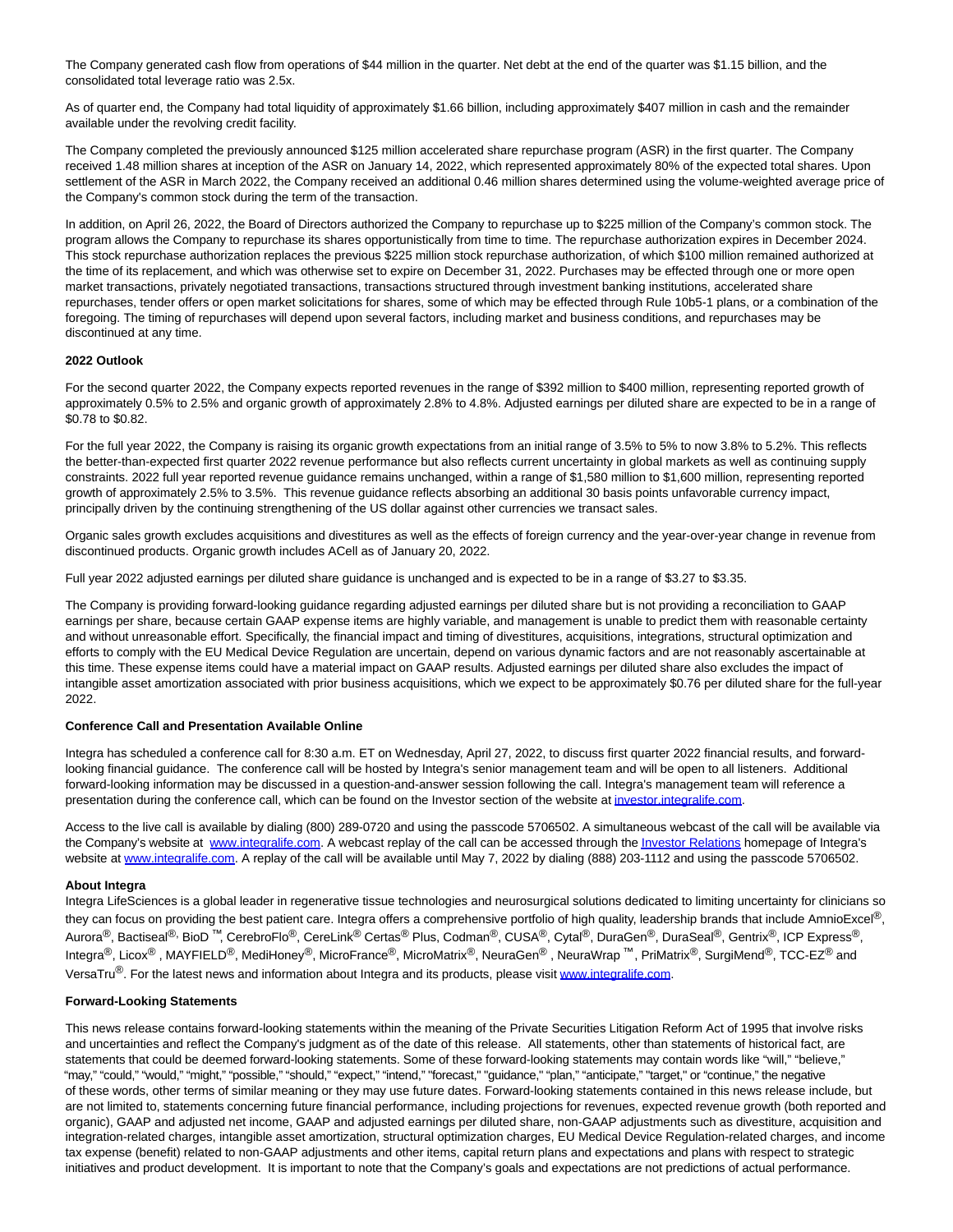Such forward-looking statements involve risks and uncertainties that could cause actual results to differ materially from predicted or expected results. Such risks and uncertainties include, but are not limited, to the following: the magnitude and duration of the COVID-19 pandemic and its effects on our employees, customers, patients, suppliers and distributors, including the economic impacts of the various recommendations, orders and protocols issued by governmental agencies and other regulatory bodies; the Company's ability to execute its operating plan effectively; the Company's ability to successfully integrate acquired businesses; the Company's ability to achieve sales growth in a timely fashion and execute on its channel reorganization in its Tissue Technologies segment; the Company's ability to manufacture and ship sufficient quantities of its products to meet its customers' demands; the ability of third-party suppliers to supply us with raw materials and finished products; global macroeconomic and political conditions; the Company's ability to manage its direct sales channels effectively; the sales performance of third-party distributors on whom the Company relies to generate revenue for certain products and geographic regions; the Company's ability to access and maintain relationships with customers of acquired entities and businesses; physicians' willingness to adopt and third-party payors' willingness to provide or maintain reimbursement for the Company's recently launched, planned and existing products; initiatives launched by the Company's competitors; downward pricing pressures from customers; the Company's ability to secure regulatory approval for products in development; the Company's ability to remediate quality systems violations; fluctuations in hospitals' spending for capital equipment; the Company's ability to comply with and obtain approvals for products of human origin and comply with regulations regarding products containing materials derived from animal sources; difficulties in controlling expenses, including costs to procure and manufacture our products; the impact of changes in management or staff levels; the impact of goodwill and intangible asset impairment charges if future operating results of acquired businesses are significantly less than the results anticipated at the time of the acquisitions, the Company's ability to leverage its existing selling organizations and administrative infrastructure; the Company's ability to increase product sales and gross margins, and control non-product costs; the Company's ability to achieve anticipated growth rates, margins and scale and execute its strategy generally; the amount and timing of divestiture, acquisition and integration-related costs; the geographic distribution of where the Company generates its taxable income; new U.S. and foreign government laws and regulations, and changes in existing laws, regulations and enforcement guidance, which affect areas of our operations including, but not limited to, those affecting the health care industry, including the EU Medical Devices Regulation; fluctuations in foreign currency exchange rates; the amount of our bank borrowings outstanding and other factors influencing liquidity; and the economic, competitive, governmental, technological, and other risk factors and uncertainties identified under the heading "Risk Factors" included in Item 1A of Integra's Annual Report on Form 10-K for the year ended December 31, 2021 and information contained in subsequent filings with the Securities and Exchange Commission.

These forward-looking statements are made only as of the date hereof, and the Company undertakes no obligation to update or revise the forwardlooking statements, whether as a result of new information, future events, or otherwise.

#### **Discussion of Adjusted Financial Measures**

In addition to our GAAP results, we provide certain non-GAAP measures, including organic revenues, adjusted earnings before interest, taxes, depreciation and amortization ("EBITDA"), adjusted net income, adjusted earnings per diluted share, free cash flow and adjusted free cash flow conversion. Organic revenues consist of total revenues excluding the effects of currency exchange rates, revenues from current-period acquisitions and product divestitures and discontinuances. Adjusted EBITDA consists of GAAP net income excluding: (i) depreciation and amortization; (ii) other income (expense); (iii) interest income and expense; (iv) income tax expense (benefit); and (v) those operating expenses also excluded from adjusted net income. The measure of adjusted net income consists of GAAP net income, excluding: (i) structural optimization charges; (ii) divestiture, acquisition and integration-related charges; (iii) EU Medical Device Regulation-related charges; (iv) intangible asset amortization expense; and (v) income tax impact from adjustments. The adjusted earnings per diluted share measure is calculated by dividing adjusted net income attributable to diluted shares by diluted weighted average shares outstanding. The measure of free cash flow consists of GAAP net cash provided by operating activities less purchases of property and equipment.

Reconciliations of GAAP revenues to organic revenues and GAAP adjusted net income to adjusted EBITDA, and adjusted net income, and GAAP earnings per diluted share to adjusted earnings per diluted share all for the quarters ended March 31, 2022 and 2021, and the free cash flow and adjusted free cash flow conversion for the quarters ended March 31, 2022 and 2021, appear in the financial tables in this release.

The Company believes that the presentation of organic revenues and the other non-GAAP measures provide important supplemental information to management and investors regarding financial and business trends relating to the Company's financial condition and results of operations. For further information regarding why Integra believes that these non-GAAP financial measures provide useful information to investors, the specific manner in which management uses these measures, and some of the limitations associated with the use of these measures, please refer to the Company's Current Report on Form 8-K regarding this earnings press release filed today with the Securities and Exchange Commission. This Current Report on Form 8-K is available on the SEC's website a[t www.sec.gov o](https://www.globenewswire.com/Tracker?data=6Ko4CtL9u9I9Bhxmufwgh4Vyd9_fB---4-aEqP7oFWZCMll4QXph-STAFIZynKM_rH6TS914ST6IOXMPstQrHA==)r on our website a[t www.integralife.com.](https://www.globenewswire.com/Tracker?data=YWPWNaHKYr5e6O2TmOfgjnCBEAsVo9Y8g1nty4TTDXea81jTqgMvqGfIBRXkkSLeYgT1XksRqeTy7rcV1PqRinANQuiqx4X9BPXkII5rx7Y=)

#### **Investor Relations Contact:**

Chris Ward (609) 772-7736 chris.ward@integralife.com

#### **Media Contact:**

Laurene Isip (609) 208-8121 laurene.isip@integralife.com

#### INTEGRA LIFESCIENCES HOLDINGS CORPORATION

### CONDENSED CONSOLIDATED STATEMENTS OF OPERATIONS

(UNAUDITED)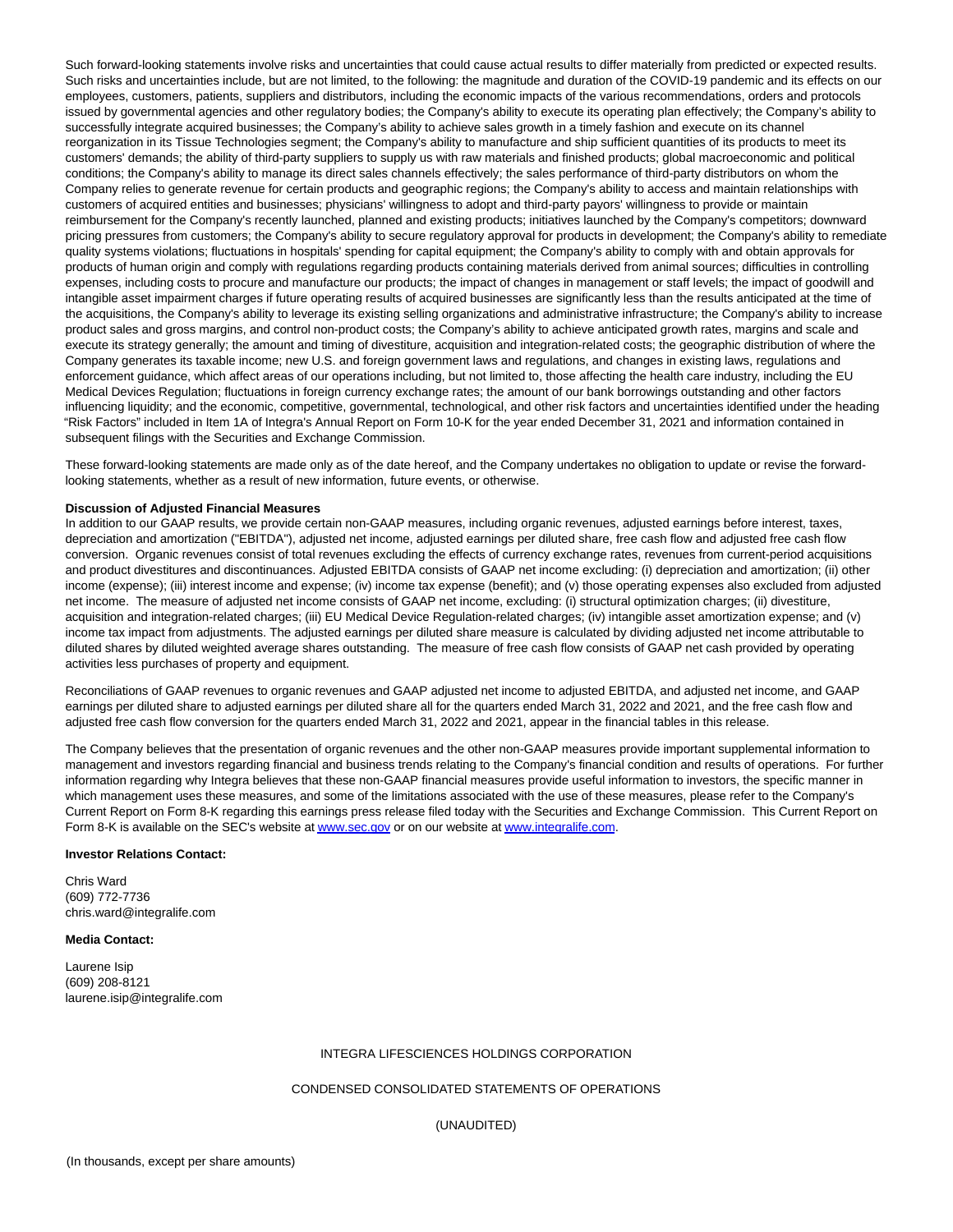|                                                                             | Three Months Ended March 31, |           |                         |           |  |
|-----------------------------------------------------------------------------|------------------------------|-----------|-------------------------|-----------|--|
|                                                                             | 2022                         |           |                         | 2021      |  |
| Total revenues, net                                                         | \$                           | 376,638   | \$                      | 360,071   |  |
| Costs and expenses:                                                         |                              |           |                         |           |  |
| Cost of goods sold                                                          |                              | 142,569   |                         | 145,823   |  |
| Research and development                                                    |                              | 24,085    |                         | 22,374    |  |
| Selling, general and administrative                                         |                              | 159,926   |                         | 156,633   |  |
| Intangible asset amortization                                               |                              | 3,894     |                         | 4,527     |  |
| Total costs and expenses                                                    |                              | 330,474   |                         | 329,357   |  |
| Operating income                                                            |                              | 46,164    |                         | 30,714    |  |
| Interest income                                                             |                              | 1,377     |                         | 1,748     |  |
| Interest expense                                                            |                              | (11, 655) |                         | (12, 929) |  |
| Gain from sale of business                                                  |                              |           |                         | 42,876    |  |
| Other income, net                                                           |                              | 3,429     |                         | 4,869     |  |
| Income before income taxes                                                  |                              | 39,315    |                         | 67,278    |  |
| Income tax expense                                                          |                              | 6,414     |                         | 21,884    |  |
| Income from continuing operations                                           |                              |           |                         |           |  |
| Net income                                                                  | \$                           | 32,901    | $\sqrt[6]{\frac{1}{2}}$ | 45,394    |  |
| Net income per share:                                                       |                              |           |                         |           |  |
| Diluted net income per share                                                |                              | \$0.39    |                         | \$0.53    |  |
| Weighted average common shares outstanding for diluted net income per share |                              | 84,276    |                         | 85,258    |  |

The following table presents revenues disaggregated by the major sources for the three months ended March 31, 2022 and 2021 (amounts in thousands):

|                                                          | Three Months Ended March 31, |          |        |  |
|----------------------------------------------------------|------------------------------|----------|--------|--|
|                                                          | 2022                         | 2021     | Change |  |
| Neurosurgery                                             | 194,675                      | 189,254  | 2.9%   |  |
| Instruments                                              | 52,633                       | 51,987   | 1.2%   |  |
| <b>Total Codman Specialty Surgical</b>                   | 247,308                      | 241,241  | 2.5%   |  |
| Wound Reconstruction and Care                            | 94,630                       | 88,698   | 6.7%   |  |
| <b>Private Label</b>                                     | 34,700                       | 30,132   | 15.2%  |  |
| <b>Total Tissue Technologies</b>                         | 129,330                      | 118,830  | 8.8%   |  |
| Total reported revenues                                  | 376,638                      | 360,071  | 4.6%   |  |
| Impact of changes in currency exchange rates             | 4,608                        |          |        |  |
| Less contribution of revenues from acquisitions          | (2,715)                      |          |        |  |
| Less contribution of revenues from divested products     | (814)                        | (169)    |        |  |
| Less contribution of revenues from discontinued products | (2,317)                      | (4, 485) |        |  |
| Total organic revenues <sup>(1)</sup>                    | 375,400 \$                   | 355,417  | 5.6%   |  |

(1) Organic revenues have been adjusted to exclude foreign currency (current period), acquisitions and to account for divested and discontinued products.

Items included in GAAP net income and location where each item is recorded are as follows:

(In thousands)

|  | Three Months Ended March 31, 2022 |  |  |  |  |
|--|-----------------------------------|--|--|--|--|
|--|-----------------------------------|--|--|--|--|

| ltem                                      | Total Amount | COGS(a) | SG&A(b) | R&D(c) | Amort.(d) | O(BE(e)) | Tax(f)                   |
|-------------------------------------------|--------------|---------|---------|--------|-----------|----------|--------------------------|
| Acquisition, divestiture and integration- |              |         |         |        |           |          |                          |
| related charges <sup>(1</sup>             | 574          | 854     | 2,077   | . 065) |           | ,292)    | $\overline{\phantom{a}}$ |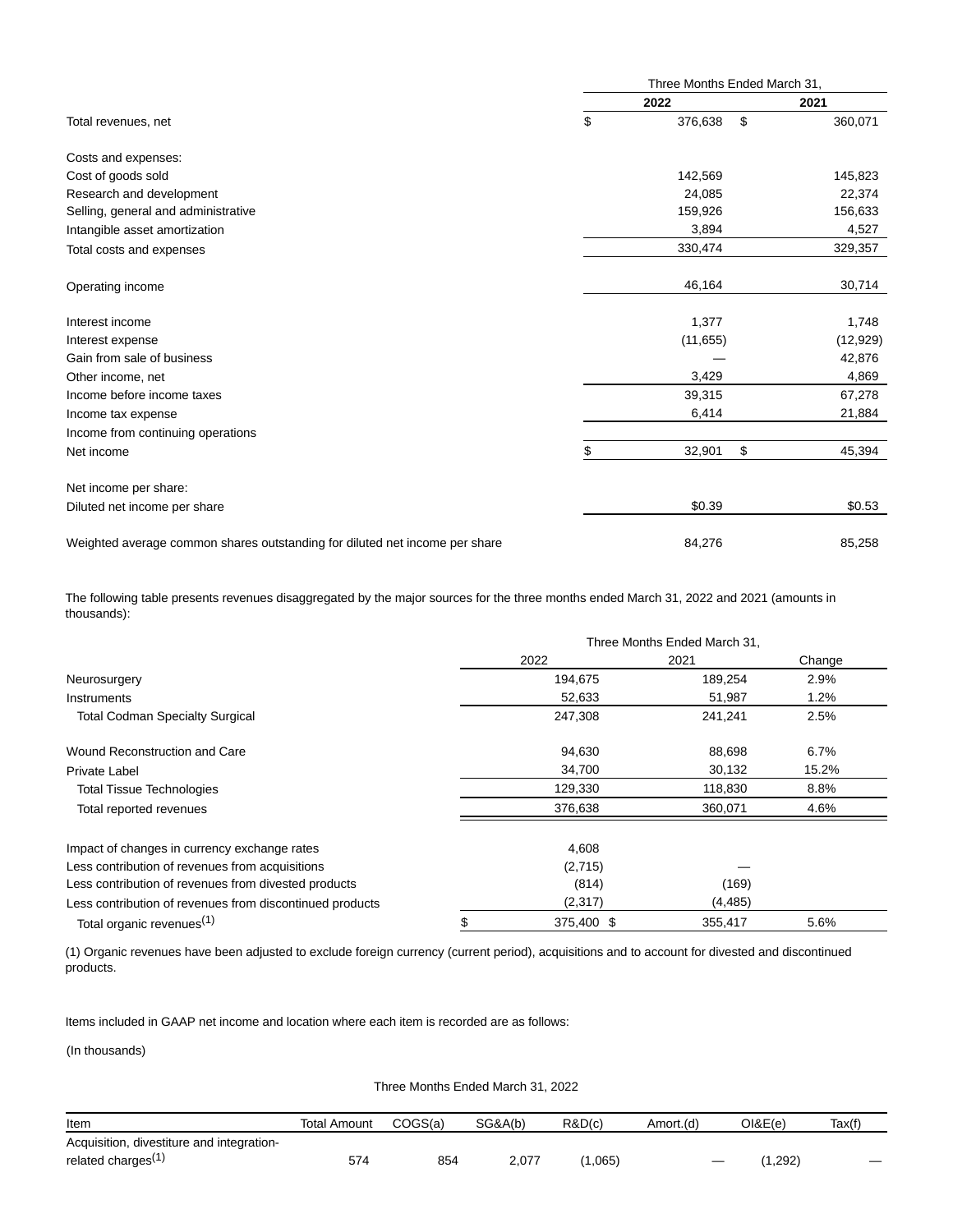| <b>Structural Optimization charges</b>                                | 6.320  | 2.932  | 3.294 | 94    |       |          |
|-----------------------------------------------------------------------|--------|--------|-------|-------|-------|----------|
| EU Medical Device Regulation charges                                  | 9.513  | 744    | 3.531 | 5.238 |       |          |
| Intangible asset amortization expense                                 | 20.094 | 16.200 |       |       | 3.894 |          |
| Estimated income tax impact from above<br>adjustments and other items | 7,422  |        |       |       |       | (7, 422) |
| Depreciation expense                                                  | 9.591  |        |       |       |       |          |

a) COGS - Cost of goods sold

b) SG&A - Selling, general and administrative

c) R&D - Research & development

d) Amort. - Intangible asset amortization

e) OI&E - Other income & expense

f) Tax - Income tax expense (benefit)

(1) Acquisition, divestiture and integration-related charges are associated with the Codman Neurosurgery, Arkis Biosciences, Rebound Therapeutics and ACell acquisitions and the divestiture of Extremity Orthopedics and includes banking, legal, consulting, systems, and other income and expenses.

Items included in GAAP net income and location where each item is recorded are as follows:

(In thousands)

### Three Months Ended March 31, 2021

| Item                                      | Total Amount | COGS(a) | SG&A(b) | R&D(c) | Amort.(d) | $O l$ &E $(e)$ | Tax(f)   |
|-------------------------------------------|--------------|---------|---------|--------|-----------|----------------|----------|
| Acquisition, divestiture and integration- |              |         |         |        |           |                |          |
| related charges <sup>(1)</sup>            | (27,001)     | 8.047   | 7.837   | 1,578  |           | (44, 463)      |          |
| <b>Structural Optimization charges</b>    | 3.979        | 868.    | 1.571   | 540    |           |                |          |
| EU Medical Device Regulation charges      | 5.748        | 264     | 2.086   | 3,398  |           |                |          |
| Intangible asset amortization expense     | 22.541       |         |         |        | 22.541    |                |          |
| Estimated income tax impact from above    |              |         |         |        |           |                |          |
| adjustments and other items               | (8,362)      |         |         |        |           |                | (8, 362) |
| Depreciation expense                      | 9.427        |         |         |        |           |                |          |
|                                           |              |         |         |        |           |                |          |

a) COGS - Cost of goods sold

b) SG&A - Selling, general and administrative

c) R&D - Research & development

d) Amort. - Intangible asset amortization

e) OI&E - Other income & expense

f) Tax - Income tax expense (benefit)

(1) Acquisition, divestiture and integration-related charges are associated with the Codman Neurosurgery, Arkis Biosciences, Rebound Therapeutics and ACell acquisitions and the divestiture of Extremity Orthopedics and includes banking, legal, consulting, systems, and other income and expenses. The Company completed the sales of its Extremity Orthopedics business and recognized a gain of \$42.9 million for the three months ended March 31, 2021 which was partially offset by other acquisition, divestiture and integration-related charges.

### RECONCILIATION OF NON-GAAP ADJUSTMENTS - GAAP NET INCOME TO ADJUSTED EBITDA (UNAUDITED)

#### (In thousands)

|                                                        |          | Three Months Ended March 31, |  |  |
|--------------------------------------------------------|----------|------------------------------|--|--|
|                                                        | 2022     | 2021                         |  |  |
| GAAP net income                                        | 32.901   | 45,394                       |  |  |
| Non-GAAP adjustments:                                  |          |                              |  |  |
| Depreciation and intangible asset amortization expense | 29.685   | 31,968                       |  |  |
| Other (income) expense, net                            | (2, 136) | (3,282)                      |  |  |
| Interest expense, net                                  | 10,278   | 11.181                       |  |  |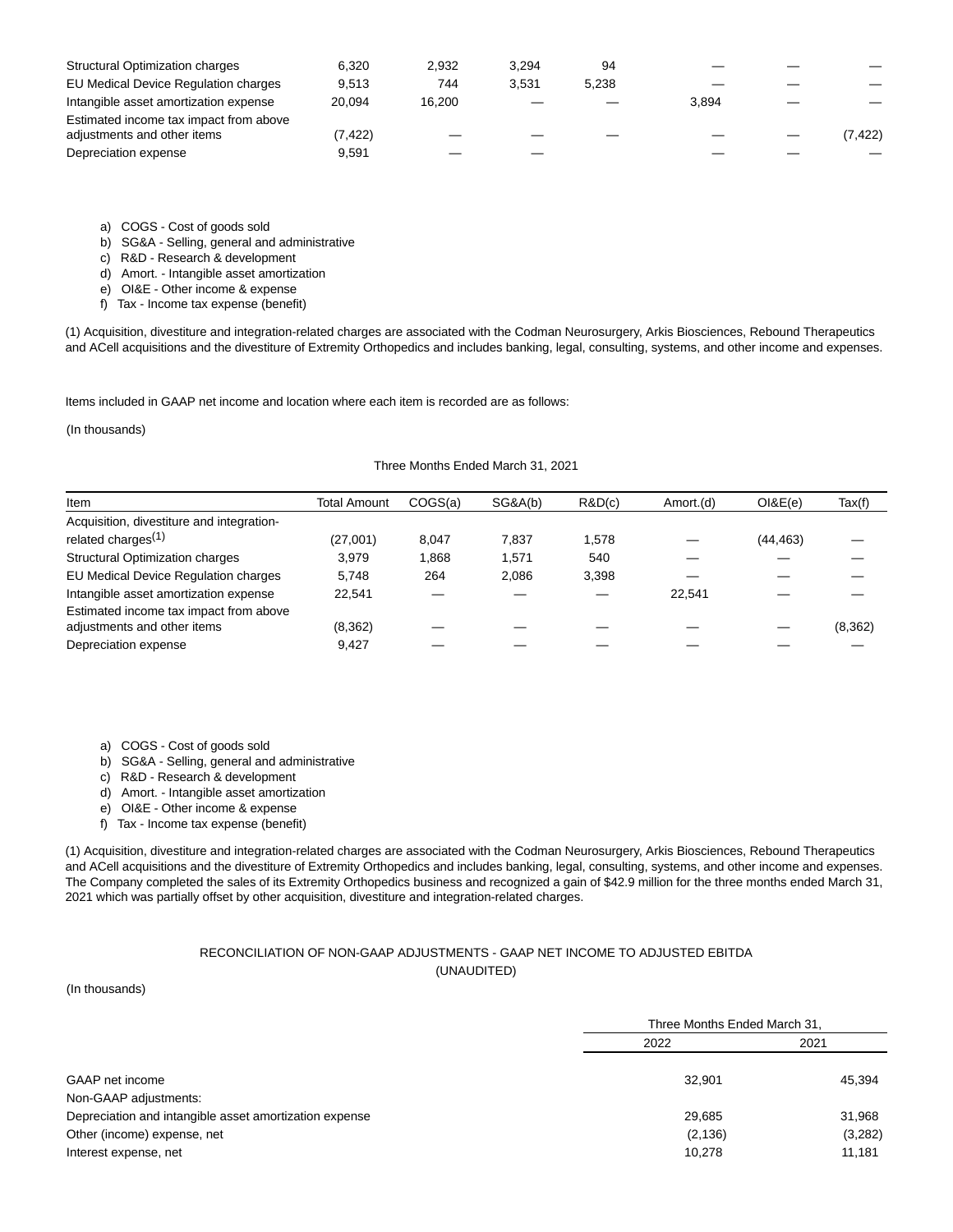| Income tax expense                                                      | 6.414  | 21.884   |
|-------------------------------------------------------------------------|--------|----------|
|                                                                         |        |          |
| Structural optimization charges                                         | 6.320  | 3.979    |
| EU Medical Device Regulation charges                                    | 9.513  | 5,748    |
| Acquisition, divestiture and integration-related charges <sup>(1)</sup> | 574    | (27,001) |
| Total of non-GAAP adjustments                                           | 60.648 | 44.477   |
| <b>Adjusted EBITDA</b>                                                  | 93.548 | 89.871   |

(1) Acquisition, divestiture and integration-related charges are associated with the Codman Neurosurgery, Arkis Biosciences, Rebound Therapeutics and ACell acquisitions and the divestiture of Extremity Orthopedics and includes banking, legal, consulting, systems, and other income and expenses.

### RECONCILIATION OF NON-GAAP ADJUSTMENTS - GAAP NET INCOME TO MEASURES OF ADJUSTED NET INCOME AND ADJUSTED EARNINGS PER SHARE (UNAUDITED)

(In thousands, except per share amounts)

|                                                                             | Three Months Ended March 31, |    |          |
|-----------------------------------------------------------------------------|------------------------------|----|----------|
|                                                                             | 2022                         |    | 2021     |
| GAAP net income                                                             | 32,901                       |    | 45,394   |
| Non-GAAP adjustments:                                                       |                              |    |          |
| Structural optimization charges                                             | 6,320                        |    | 3,979    |
| Acquisition, divestiture and integration-related charges <sup>(1)</sup>     | 574                          |    | (27,001) |
| EU Medical Device Regulation charges                                        | 9,513                        |    | 5,748    |
| Intangible asset amortization expense                                       | 20,094                       |    | 22,541   |
| Estimated income tax impact from adjustments and other items                | (7, 422)                     |    | 8,362    |
| Total of non-GAAP adjustments                                               | 29,079                       |    | 13,629   |
| Adjusted net income                                                         | 61,980                       | \$ | 59,023   |
| Adjusted diluted net income per share                                       | \$<br>0.74                   | S. | 0.69     |
| Weighted average common shares outstanding for diluted net income per share | 84,276                       |    | 85,258   |

(1) Acquisition, divestiture and integration-related charges are associated with the Codman Neurosurgery, Arkis Biosciences, Rebound Therapeutics and ACell acquisitions and the divestiture of Extremity Orthopedics and includes banking, legal, consulting, systems, and other income and expenses.

# CONDENSED BALANCE SHEET DATA (UNAUDITED)

(In thousands)

|                                                              | March 31,<br>2022 |              | December 31,<br>2021 |  |
|--------------------------------------------------------------|-------------------|--------------|----------------------|--|
| Cash and cash equivalents                                    | \$                | 407,092 \$   | 513,448              |  |
| Trade accounts receivable, net                               |                   | 234,010      | 231,831              |  |
| Inventories, net                                             |                   | 328,005      | 317,386              |  |
| Current and long-term borrowing under senior credit facility |                   | 869,772      | 869,257              |  |
| Borrowings under securitization facility                     |                   | 112,000      | 112,500              |  |
| Long-term convertible securities                             |                   | 565,155      | 564,426              |  |
| Stockholders' equity                                         |                   | 1,615,197 \$ | 1,684,804            |  |

# CONDENSED STATEMENT OF CASH FLOWS (UNAUDITED)

(In thousands)